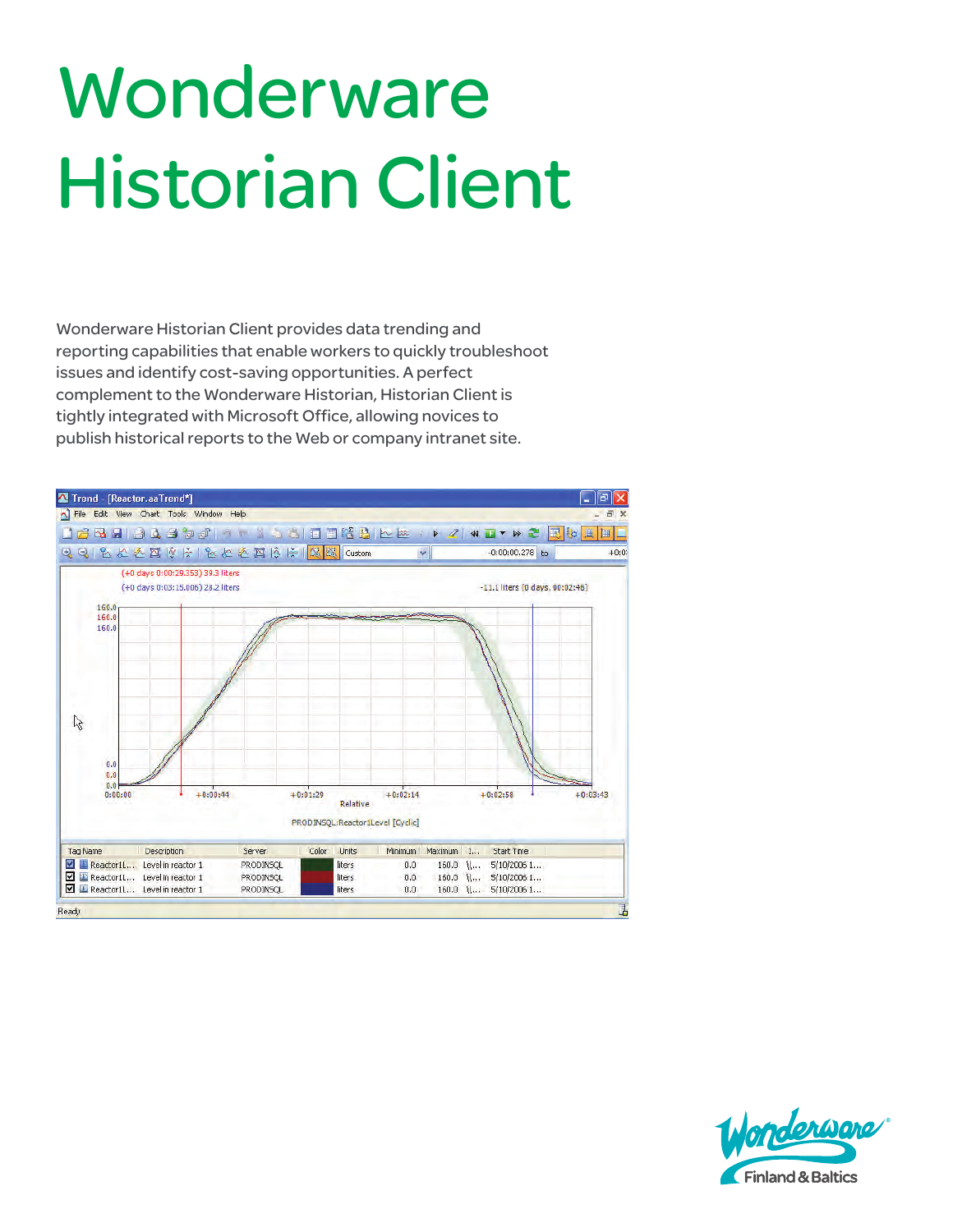### **SUMMARY**

71

Wonderware Historian Client data analysis and reporting software places real-time and historical process data into the hands of the people most responsible for plant performance: operators, engineers and operations managers.

#### BUSINESS VALUE

Wonderware Historian Client software delivers near real-time historical process data from the Wonderware Historian to industrial workers at all levels.

- Near real-time process data critical for process troubleshooting activities
- Access to self-service production and performance reports that can be shared via email or the web

# 

#### Gain Better Visibility into Your Processes

Wonderware® Historian Client, tightly integrated with Wonderware Historian, generates real-time and historical data charts and reports allowing operators, engineers and decision makers to quickly visualize what is happening during a production run, a batch or any industrial process.

Wonderware Historian Client reports and data trends can be viewed, analyzed and consumed via your desktop or laptop. Historian Client content can also be consumed via web browser, or through external applications such as Microsoft® Office®, Wonderware InTouch® HMI or even custom software clients. Historian Client supports Cloud based applications, Microsoft SQL Server® 2014 and the new Open Data Protocol (OData) data access interface, delivering on our commitment of using the latest software technologies.

#### Rich Data Analysis and Reporting

The Historian Client's rich data analysis and reporting experience gives you powerful ad hoc query capabilities, as well as preconfigured trending tools needed to drill down into data details to evaluate trends, find root causes, and determine the best solutions to critical process issues.

Plant IT personnel tasked with creating and maintaining production reports and regulatory reports can use Historian Client to pull important information out of the huge volume of plant process data stored in Wonderware Historian.

Historian Client enables you to easily mine data stored in Historian and other SQL data sources. No prior knowledge of SQL is required since a simple tag browser is used to find and select individual tags or entire public or private tag groups. A wide range of standard query types are available.

#### Historian Client Components

Wonderware Historian Client includes multiple applications designed to maximize the value of data stored in Wonderware Historian.

These applications give you access to plant and process data through easyto-use interfaces. Historian Client can help plant workers quickly troubleshoot problems, study potential operational inefficiencies and eliminate the timeconsuming process of locating data.

#### Trend Client

The Wonderware Historian Trend client is a powerful desktop data graphing tool. Providing a range of charting and formatting capabilities, it is designed to allow users to create highly informative data analysis charts for real-time and historical data trend analysis, faster troubleshooting and process improvement.

Multiple types of analysis displays and reports are available as standard, such as Trend charts, X-Y Scatter plots, and Batch trend charts, including 'Golden Batch' comparison.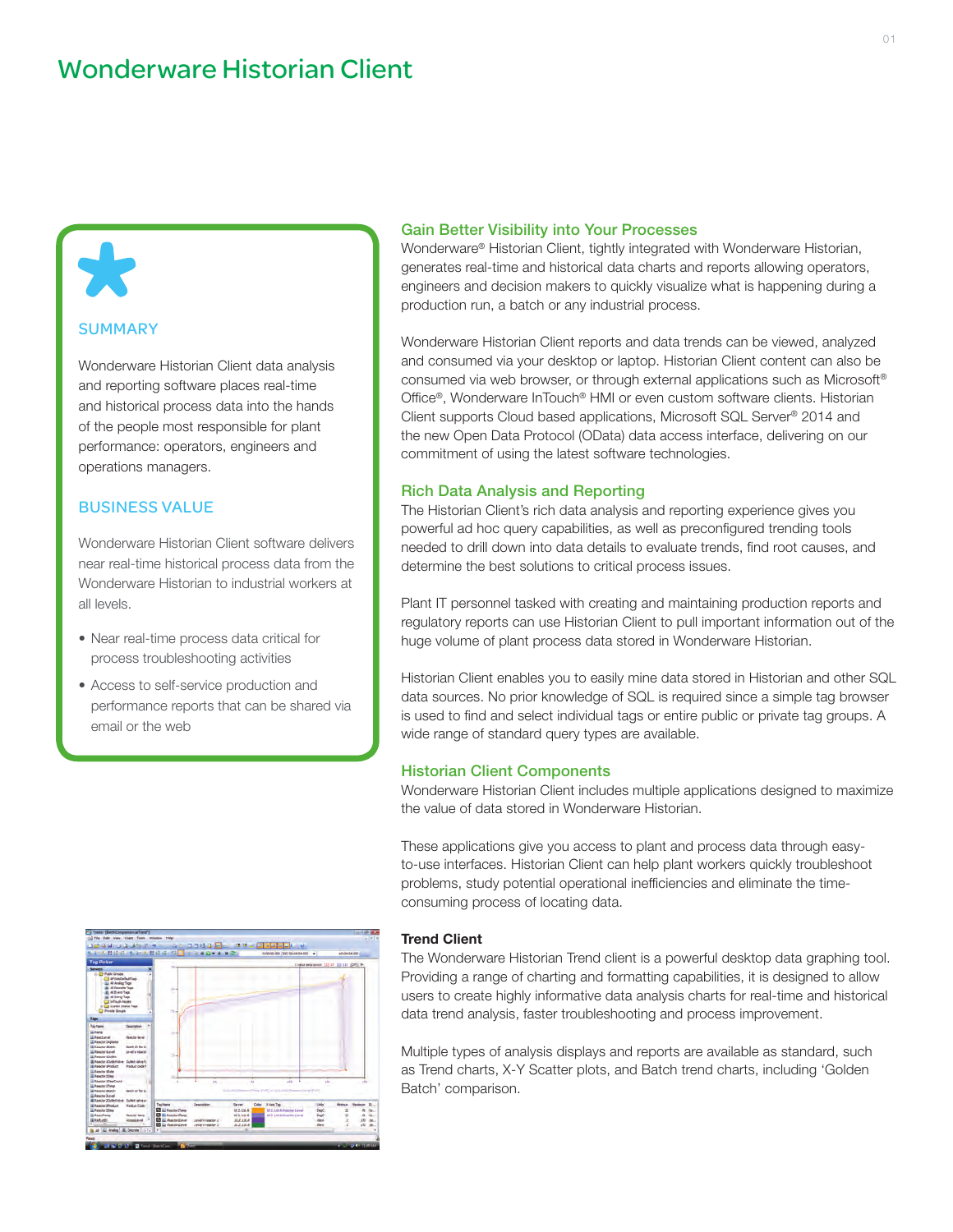## Wonderware Historian Client

#### Report Client

This add-on for Microsoft Word® enables users to create custom production reports using Wonderware Historian data and save/publish in standard document formats. The Report Client can use the Wonderware Historian Query Client to allow the creation of highly focused reports tailored to specific user requirements.

#### Workbook Client

This Microsoft Excel add-on is designed to simplify the creation of process-data reports using Wonderware Historian data. Wonderware Historian Workbook reports can be published to the Wonderware Information Server portal for broad distribution across the plant, intranet or Internet.

#### Query Client

This easy-to-use desktop tool for creating database queries removes the need for SQL expertise. Query can be used in tandem with the Wonderware Historian Trend, Workbook or Report Clients. It can also be used as a standalone querying tool for the Wonderware Historian or any SQL-compliant database.

#### Web Reporting

Wonderware Historian Trends, Reports and Workbooks can be published via a simple menu selection to the Wonderware Information Server. Using Wonderware Information Server aggregates plant and business data into a powerful webbased production and performance management solution.

#### High Availability and Business Continuity

Wonderware Historian Client takes full advantage of the Wonderware Historian redundancy capabilities. If the primary Historian goes off-line the Historian Client automatically switches to the secondary Historian. Once the primary Historian is back online, Historian Client automatically switches back to the primary with no interruptions to the user.

#### **Extensibility**

To enable seamless integration within your enterprise applications, the Wonderware Historian Clients also have componentized objects which enable you to integrate the powerful analytical and visual capabilities of the suite within your own applications.

Wonderware Historian Client is built on ArchestrA technology, which allows unprecedented scalability and functional richness in industrial applications. Using ArchestrA technology, system designers can build complete production and performance management solutions using the single, integrated development platform that ArchestrA delivers — saving time and development resources. Applications can start small and grow into a complete plant-wide or enterprise solution as requirements dictate or evolve.

#### Client Control Objects

A powerful library of component-based .NET and ActiveX control versions of the Wonderware Historian Client are provided, enabling extensibility options for customers wanting to build custom industrial applications. These client components also are able to be used with Wonderware InTouch HMI, and thirdparty container applications, such as Microsoft Internet Explorer® and the Visual Studio development system.

| <b>AMCI Freduction Report</b>                                                                       |                                               |                                      | 13-Nov-56                                                              |                                                 |                                                                               | × | $\mathbf{K}$ | $\overline{1}$ | $\overline{1}$ | <b>RESIDENT</b> | w | 98.72<br><b>The Contract of the Contract</b> |
|-----------------------------------------------------------------------------------------------------|-----------------------------------------------|--------------------------------------|------------------------------------------------------------------------|-------------------------------------------------|-------------------------------------------------------------------------------|---|--------------|----------------|----------------|-----------------|---|----------------------------------------------|
| Shift                                                                                               | Flax Artual % Of Play Print Artual % Of Print |                                      |                                                                        |                                                 |                                                                               |   |              |                |                |                 |   |                                              |
| <b>College</b>                                                                                      | <b>FSAF</b><br><b>YEC</b><br><b>ABO</b><br>w  | 937.4<br>47 <sub>8</sub><br>464<br>w | AU 676<br>49-146<br><b>KITCH</b>                                       | 41.4<br>WHO AH<br>04 A<br>295.0                 | 1 Hr Oh.<br><b>GEL SITE</b><br><b>HOA RAC</b><br>面包                           |   |              |                |                |                 |   |                                              |
| <b>Unit</b><br>Q<br>ta Tenal                                                                        | 쯥<br>졣                                        | 78.3<br>77 K<br>724<br>品页            | 75.4<br><b>MILAPIG</b><br>101.4%<br>設置                                 | TAL<br>$198 +$<br>PQ2<br>50.6<br>593.0          | <b>NO BR.</b><br><b>M2 VW</b><br>1031%<br>品菜                                  |   |              |                |                |                 |   |                                              |
| <b>President</b><br><b>WWAAT</b><br>13 COMM<br>CHIST<br><b>BG919</b><br>21 <b>8 84 850</b><br>56357 | $\overline{44}$<br>$rac{30}{162}$<br>쪘<br>s   | 717<br>32.2<br>115.1<br>76.5<br>13.6 | <b>M.7 6/10</b><br>aft and<br><b>KB-DV</b><br>98.2%<br><b>SKL tree</b> | 49.3<br>30.6<br>112.6<br>82.5<br>13.6<br>$19-4$ | <b>BE7%</b><br>105.0%<br>105.9%<br>95.2%<br><b>hopi 1 ML</b><br><b>MALAIN</b> |   |              |                |                |                 |   |                                              |
| $\sim$                                                                                              | œ                                             | Wi-                                  | 岩朵                                                                     | 588                                             | 125.7%                                                                        |   |              |                |                |                 |   |                                              |